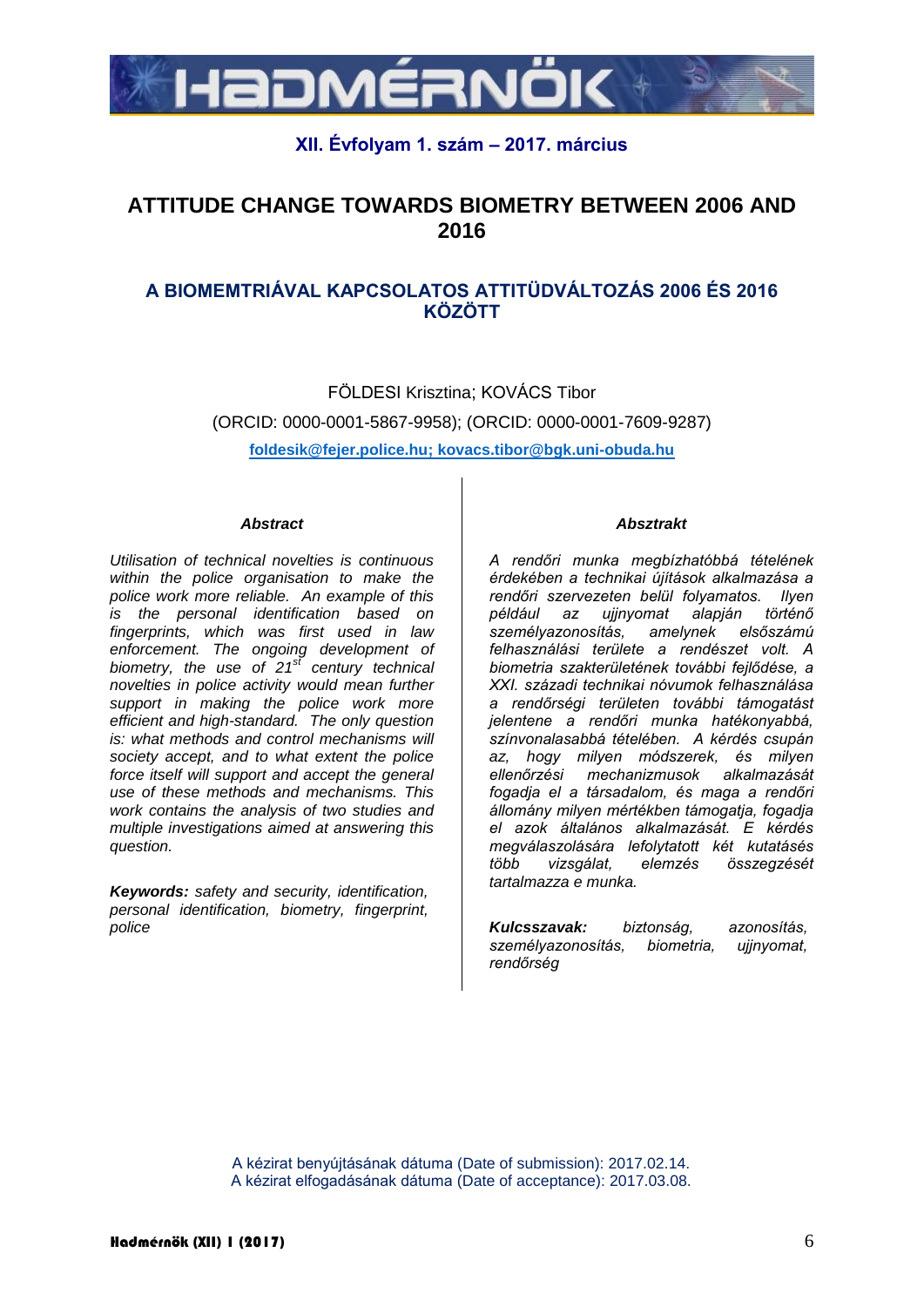### **INTRODUCTION**

Biometric procedures gain more and more ground also in the modern, application oriented technical scene. This is the situation in both the private and the public security sector. To determine the utilisation practice and developmental directions of biometric devices, it is crucial to study what changes occurred in the societal acceptance. The significance of biometrics based personal identification has particularly grown in the second millennia. The COUNCIL REGULATION (EC) No 2252/2004 of the European Union (adopted in December 2004) orders the Member States to include biometric identification information into the concerned documents, after the adoption of common technical and security requirements. In its commission decision from 28 June 2006, the EU determined the common requirements of second generation passports containing digitalised fingerprints. Furthermore, the EU also determined a deadline for implementation: 36 months. The European Union supported the development also through financial means, Hungary received close to HUF1 billion for this cause, thus starting June 28 2009, all passports issued contain fingerprints as well. The borderless nature and fear inducing characteristic of International terrorism and crime play a role in this [1]. In the course of crime investigations, we face countless new threats, and methods of perpetration, which supersede the opportunities provided by traditional investigation techniques and security systems. And after 9/11, a whole new era of safety and security began. From that time on, biometric data has been claimed to be the only and categoric method for establishing public safety and security. It is regarding this topic we conducted our research in the 2006-2016 period.

### **COMPARATIVE STOCHASTIC ANALYSIS OF RESEARCH RESULTS FROM 2006 AND 2014 CONCERNING AVERSIONS TOWARDS BIOMETRIC IDENTIFICATION [4]**

A frequent point in social sciences is that whether in a base population providing different samples, the value of a variable X is generally the same in the groups providing the samples. Because in such cases we are working with quantitative variables the value range of which only meets the criteria of ordinality. We get such a variable for example, if we ask the test subject to judge on a scale of 1 to 5, how much s/he supports the practical usage of a procedure. And according to some people's approach, the comparison of size levels in such a case using the average is ambiguous, and the results are questionable. It is this problem, to which the method of stochastic comparison provides a solution. Concerning a variable X, stochastic equality can be defined between two populations if  $P(X1 > X2) = P(X1 < X2)$  is true, i.e. X1 and X2 from the two populations are the result of two observations chosen randomly, and independent from one another. Basic concepts here are stochastic equation (StE) and stochastic homogeneity (StH). Thus, through the generalisation of these, we can determine the stochastic compliance of more than two base populations.

In order to concretise these processes, we performed a comparison of the research projects completed in this field: both of them had been conducted at the University of Óbuda. The 2006 study was done at the predecessor in title, Budapest Technical College, Donát Bánki Faculty of Mechanical Engineering, Institute of Mechanical Structure and Security Technology, Security Technology Lab [2], and we personally conducted the 2014 study at the Doctoral School of Security Sciences [3], and involved security sciences majors as well as professional police officers.

Due to the societal background at the time of the 2006 research, the utilisation of biometric identification technology was considered relatively new. A largely incomplete legislative background, smaller technological repertoire, less practical experience in usage, but large installation and operation cost were to be expected in application. Based on the operation in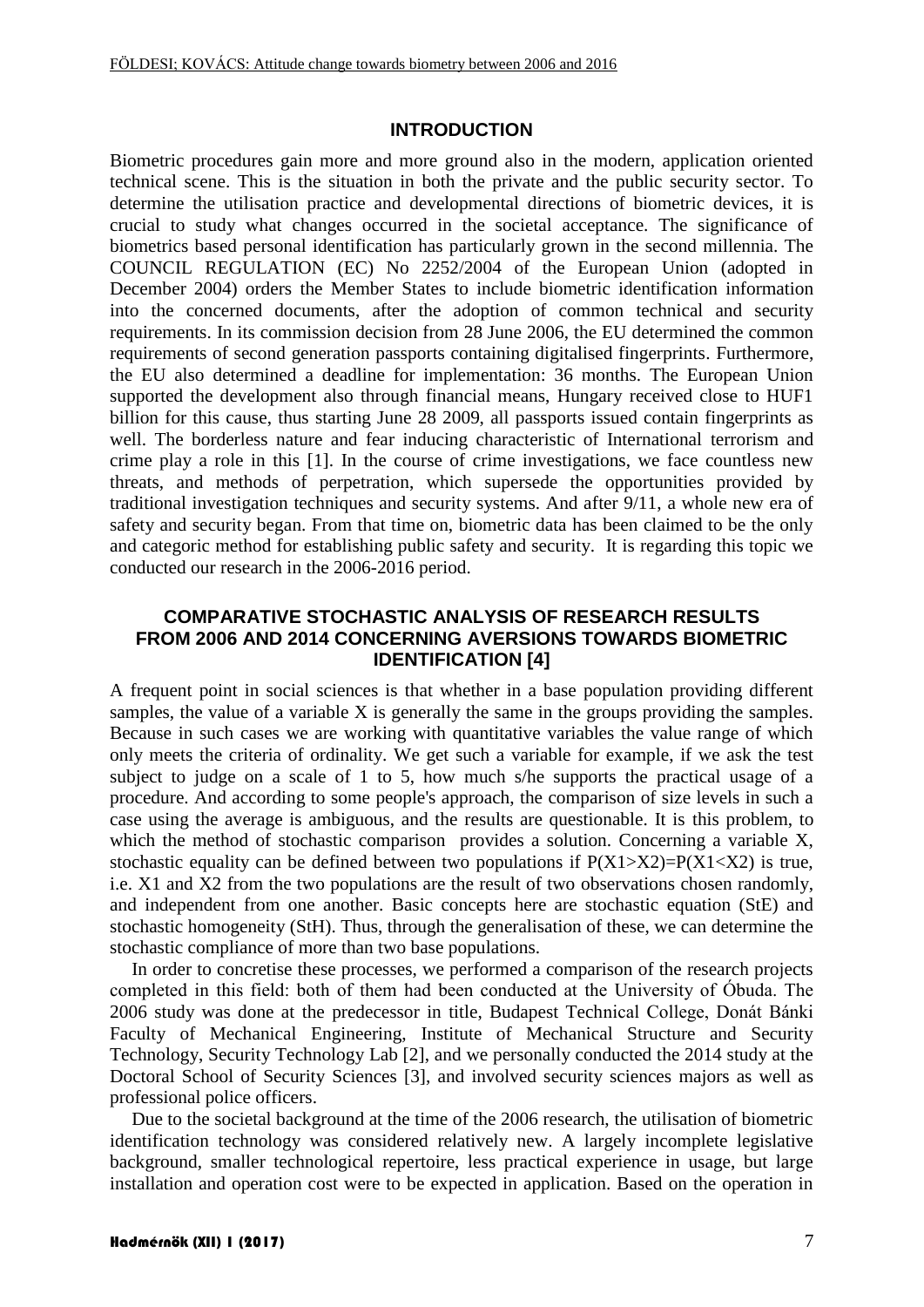the professional field of the last 8 years, we can make statements of great significance concerning professional work as well. The 2006 research sample involved 59 people, which increased to 333 in 2014. To have the most nuanced conclusions possible and to get more solid results, we had created another control group composed of police officers beside the students, inevitable for the objective assessment of the situation. In the indicated period, 153 police officers from the Fejér County Police Department filled in the questionnaire (with the base population counting 924 police officers on duty). Student respondent count was 180.

Both researches presented a custom made questionnaire, which was filled in voluntarily and anonymously. In both instances, the questionnaire contained closed, attitude measuring questions to determine the sentiments in question.

To enhance the objectivity of the results and to clarify eventual cognitive dissonances, we integrated four questions requiring essay-like answers into the 2014 research. (60 students detailed their opinion on four questions of the questionnaire, with the help of which we gained accurate information on the value indicated in the attitude range).

One of the central topics of the studies was: which emotional and mental attitudes are triggered in users by the use of biometric systems?



**Figure 1** Emotional and Mental Attitudes Towards Access Control Systems (source: SUPLICZ, S. - FÜZI, B., 2006. [2])

According to the analysis of the 2006 source (**Figure 1**) 70% had a positive, accepting attitude, 20% did not answer, and 10% had a disapproving opinion due to bad feelings or slowness.

Relating to the usage of the biometric system, the results of the 2006 research showed 71% of all respondents stating that they fully trust the biometric system, and support its application (**Figure 2**).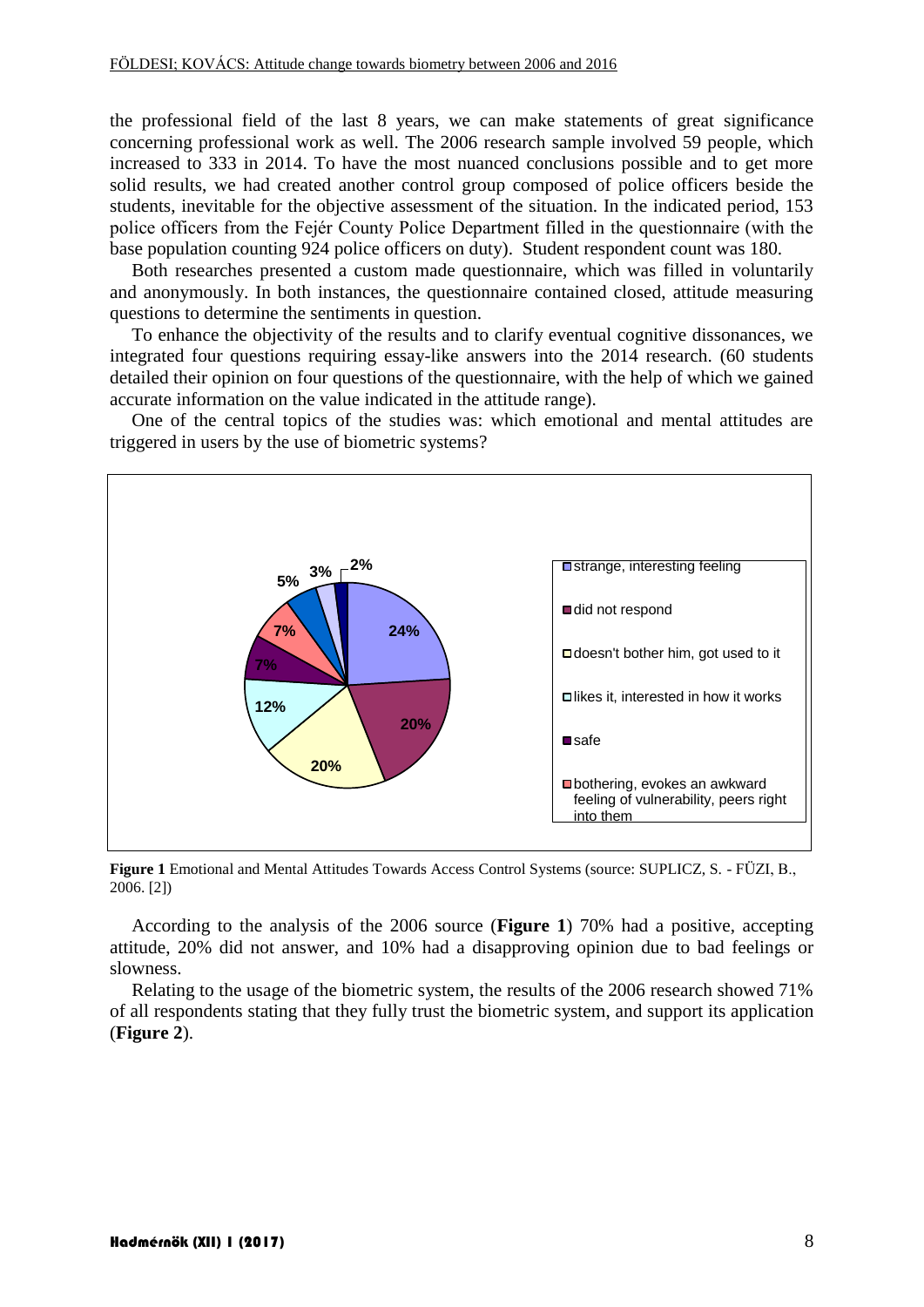

**Figure 2** Attitude towards the use of the biometric identification system (source: SUPLICZ, S. - FÜZI, B., 2006. [2])

A significant conclusion is that only 2% out of the 7% being averse were expressly rejecting the system. The above results allude to the great popularity of the product, since even a lot of those gave an accepting answer, who were concerned about the system from a privacy protection or emotional point of view. All these could be considered as very good results concerning a new system used for the first time.

It was this question to which a point in the 2014 research intended to find an answer for, namely, to what extent do the respondents support the introduction of biometry based systems. Since the age composition of the police force shows 55% in the 18-35 range, it is important to weigh the opinion of this age group in a proper manner (**Figure 3**).



**Figure 3** Attitude of police officers 18-35 years of age towards biometry.

It immediately became clear that not only did the 2006 results fail to become more positive and accepting in the eight years passed, but they turned fully rejective towards biometry considering that 31% of police officers is against the application of biometric identification procedures. This result is articulated even more by the fact that such high proportion of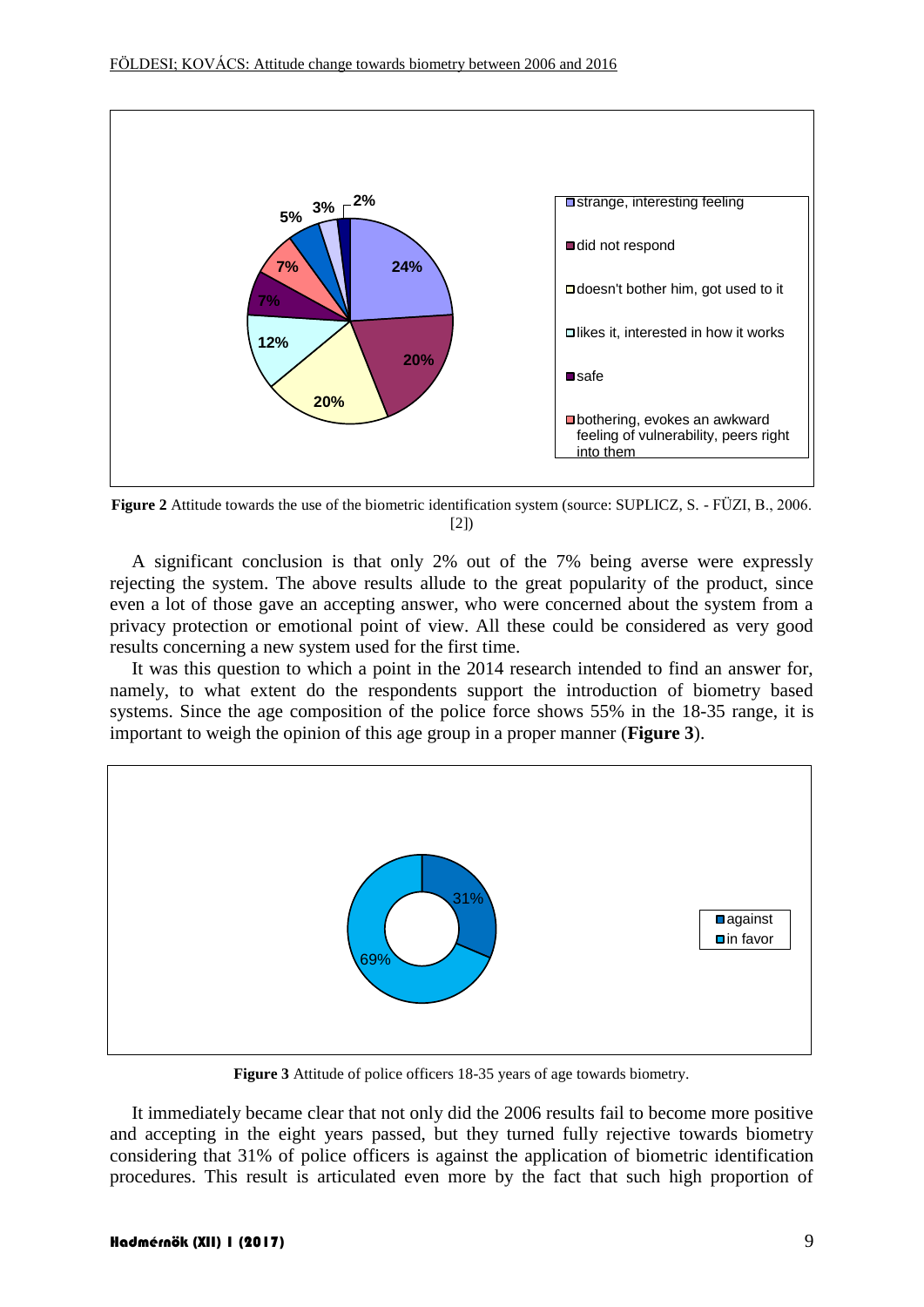rejection appears in a social group, where the application of certain components is job duty, and the eye-catching results of the efficient operation of these technologies are clearly visible.

The outcome of the survey conducted among university students unambiguously supports the above statement (**Figure 4**).



**Figure 4** Attitude of university students towards general capture of biometric data.

Concerning the common aversion towards biometric device system, 62% of the respondents from university population unequivocally rejects these, and absolutely disagrees with the general scope, all-inclusive usage of these. Thus, it can be ascertained that the university population is in total rejection towards any kind of control, rule and checking.

Sixty of the students from the University of Óbuda, Donát Bánki Faculty of Mechanical Engineering and Security Technology left a detailed essay-like opinion concerning the statements 1 to 4 of the questionnaire (see further down). Formation of opinions was conducted in groups of six. Based on these, we received a more nuanced and, in a way, altered result concerning the above question.

They first examined the question of the universally required electronic fingerprint registry. From the ten groups formed, five groups supported it with conditions, and five groups categorically dismissed the possibility of a universal fingerprint registry. Then again, if we look at the detailed answers, we see that nine groups would not support the establishment of this. This fact seemed, as a matter of fact, to verify the statement that university students reject any manifestation of control on themselves, although the 69% measured in the questionnaires produced 90% here.

Analysing the justifications however, I ascertained that in many cases rejection appears for merely technical reasons. Since in their studies university students concern all forms of biometric identification in detail and thoroughly, they are also aware of the technical background of these. They also clearly see the incompleteness of the different procedures.

To the question of what level of knowledge do you have concerning biometry, I received answers from the professional police officers in the 2014 research refuting my hypothesis. Because I assumed that they possess far more knowledge than average people regarding biometry (**Figure 5**).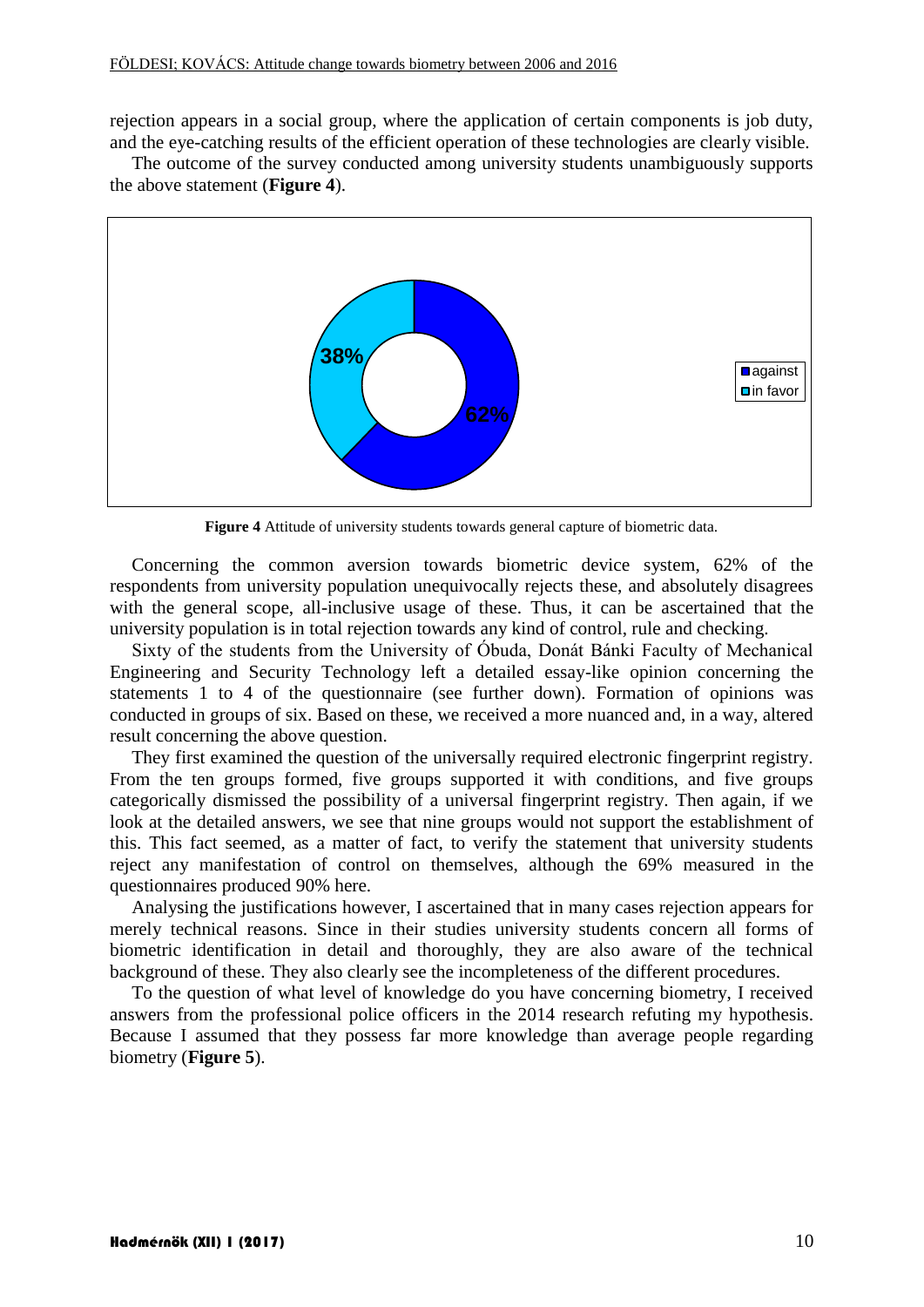

**Figure 5** Knowledge level of the Fejér County Police Department police force regarding biometry.

23% of respondents did not even hear of biometry until now, and according to themselves do not have any knowledge concerning this discipline. The largest portion of police officers, 49% stated that they only have summary knowledge in this field. It is also a big problem that only 2% of the 153 respondents claimed to be well-informed in this topic. This fact is also thought-provoking because dactyloscopy, face recognition, and DNA-identification constitute an integral part of police force's basic education, and if the police force with an occupational duty to deal with biometry possesses such little knowledge in this field than the knowledge proportion amongst civilian population is even lower.

The knowledge level of university students involved in the 2014 research proved to be much higher (**Figure 6**).



**Figure 6:** Prior knowledge of university students regarding biometry.

30% of respondents stated that not only are they well-informed and are following the events in the world of biometry, but their knowledge is up-to-date. This is understandable, since they are Security Technology majors. Then again, the remaining 70% of "specialists" having only summary knowledge is an unexpectedly high proportion.

Examining the 8 years passed between the two studies, based on the above, it can be ascertained that no progress was made in improving society's knowledge level regarding biometric identification. In 2006, 31% answered that they did not have any substantial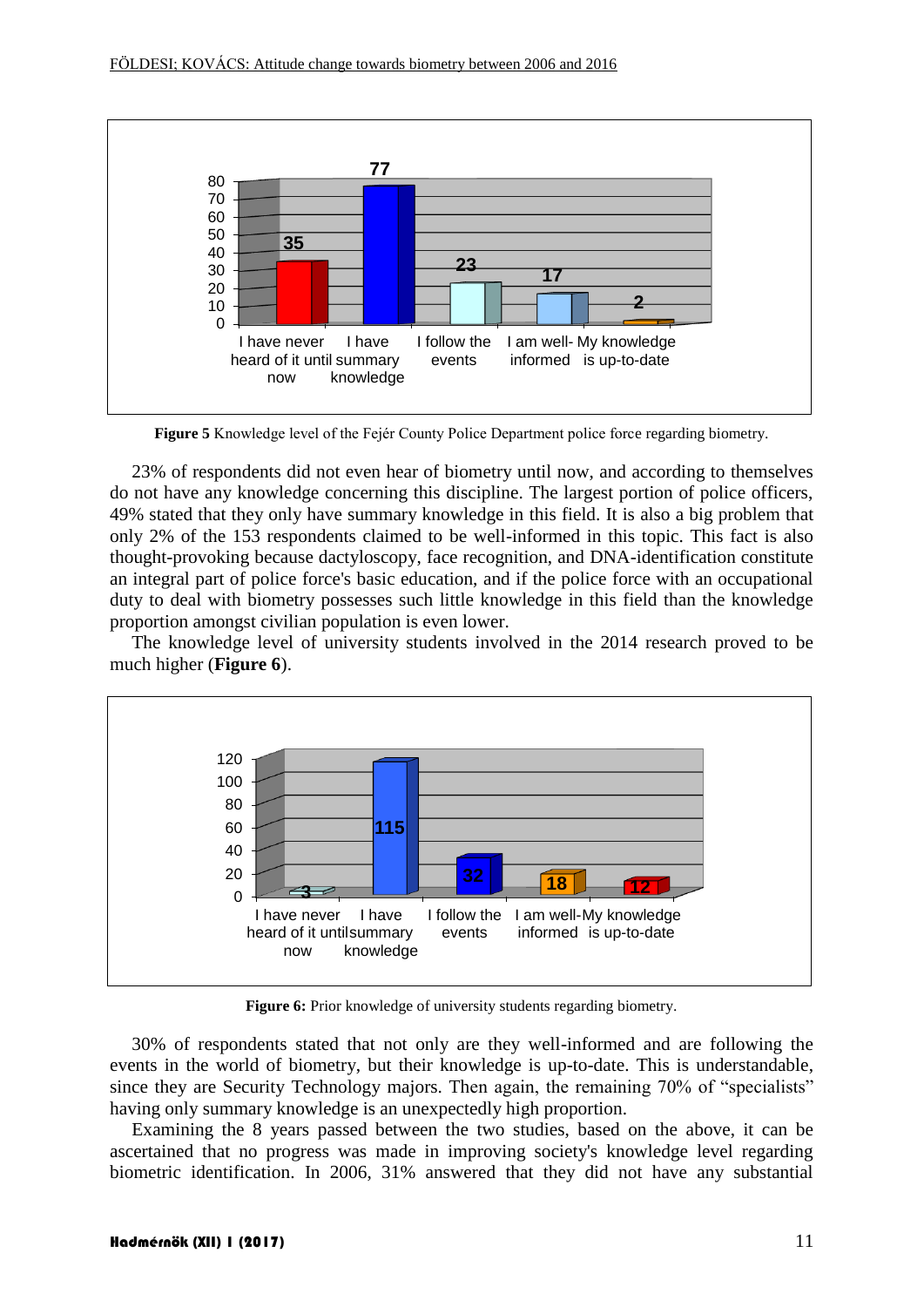information on iris identification / biometric identification, the remaining 69% also only possessed filtered information, incomplete knowledge. In 2014, the proportion of those not able to even explain what biometry is was 23% among police officers, and 49% only had very minimal knowledge in this field. That is, 71% of police officers did not know anything about biometric identification. The 30% knowledge level of university population can also not be considered an advancement, with the other 70% producing only summary knowledge.

The low knowledge level of the population providing the samples also has a major effect on other issues relevant to this field, and on the development of attitudes towards these issues. Evidence to this is presented in the justifications provided by the university students; e.g. in the second essay point, which was focused on the willingness to support the recording of iris recognition data of new-borns after delivery. Basically, the groups unequivocally stated that they agree with the application of this biometric identification method. However, they only agreed considering its reliability. A face recognition system is capable of sending a signal based on the criminal records, if a person wanted or only monitored by the police enters the district. Practically, it is able to connect to population registry data, where beside our personal data, our digitalised photos are kept as well. Thus, anyone possessing such a professional system can monitor the chosen individual – who, of course, may or may not be a criminal –; i.e. where, when, with whom and why s/he goes, what habits, illnesses, phobia etc. s/he has. Therefore, the technology itself is capable to create anyone's personality profile, which is clearly prohibited by numerous international treaties and regulations (e.g. Council of Europe regulation [5]). This system using a face recognition software is already part of Hungarian reality [6]: The Ministry of Interior installs camera systems using face recognition software in a HUF12 billion project and the National Security Service (NSS). The media and journalists, together with multiple human rights organisations termed this initiative a "cheeky face recognition" and the term "Orwell-land" was used in connection with it [7]. In their opinion, 1984 of our nightmares seems to be coming true, the possibility of the almighty "Big Brother", who sees all, who treats all ordinary people as subordinates, uses and exploits them according to its own interests.

Beside all of the above, we have to remark that a strong influence of the media was palpable in the case of students, namely the effect of numerous series on television portraying police investigation, and mustering techniques of securing evidence. Even in the population well-versed in this topic, these resulted in events of imagination. Regarding fingerprints, four groups remarked that they do not really support the universal capture of these because it is data easy to steel, and the fingerprint of an innocent person, or a fraction of it, can easily be placed in a crime scene, in order to have that person identified as the perpetrator.

The third statement concerned the establishment of a face recognition database, in order to monitor the movement of criminals in public places. Six groups elaborated in their opinion that they completely disagree with this proposal. The first and foremost reason for their decision was the unreliable nature of this method. Secondly, they argued that because this lack of reliability, a lot of false positive identifications would occur, through which honest people would be accused of crimes. There was a group that rejected the method referring to personal rights once again, since also people would be monitored, who only walk by the camera accidentally, and so their data could be manipulated.

#### **THE QUESTIONNAIRE**

| <b>Respondent's Sex:</b>          |  | Male            | Female                 |
|-----------------------------------|--|-----------------|------------------------|
| <b>Respondent's Age:</b> below 18 |  | $18 - 35$ years | $36 - 55$ years 56 and |
| above                             |  |                 |                        |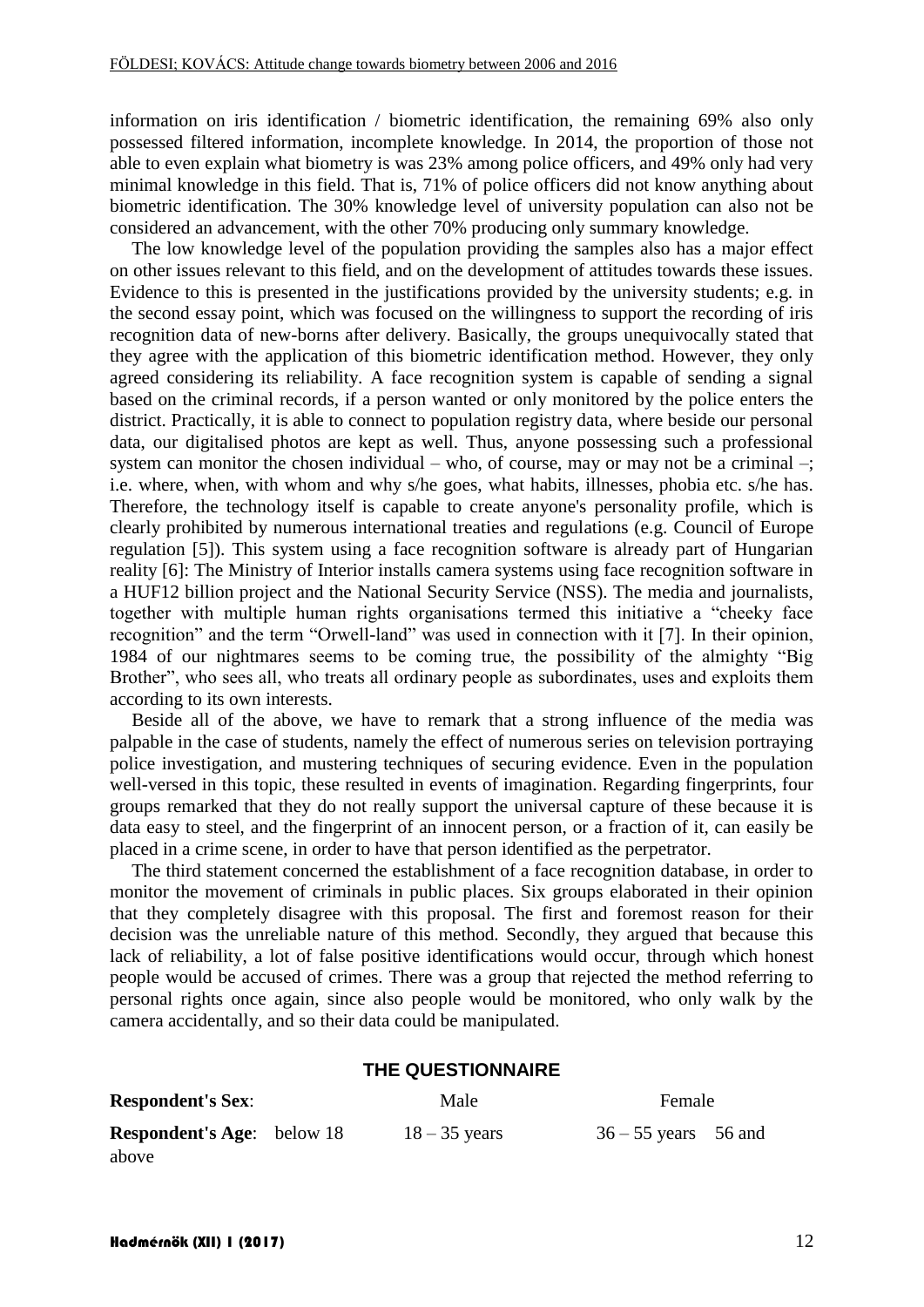**Respondent's Highest Degree:** Primary School High School Higher Education

**Please read the following statements, and using the grades below indicate how much you agree or disagree with them.** 

| $\mathbf{1}$ |                                                                  | $\overline{2}$                                                                  | 3<br>$\overline{4}$                                                          |          | 5            |                |                     |                         |                         |  |  |
|--------------|------------------------------------------------------------------|---------------------------------------------------------------------------------|------------------------------------------------------------------------------|----------|--------------|----------------|---------------------|-------------------------|-------------------------|--|--|
| Completely   |                                                                  | Slightly                                                                        | Neutral                                                                      | Slightly |              |                | Completely          |                         |                         |  |  |
| disagree     |                                                                  | disagree                                                                        |                                                                              | agree    |              | agree          |                     |                         |                         |  |  |
|              |                                                                  | 1. I support the expansion of electronic<br>fingerprint registry to all men and |                                                                              |          |              |                |                     |                         |                         |  |  |
|              | women.                                                           |                                                                                 |                                                                              |          | $\mathbf{1}$ |                |                     | $2 \t3 \t4 \t5$         |                         |  |  |
|              | 2. I agree with                                                  |                                                                                 |                                                                              |          |              |                |                     |                         |                         |  |  |
|              |                                                                  |                                                                                 | collection and retention of iris recognition data of every child at birth by |          |              |                |                     |                         |                         |  |  |
|              | the police.                                                      |                                                                                 |                                                                              |          | $\mathbf{1}$ |                | $2 \overline{3}$    | $\boldsymbol{4}$        | -5                      |  |  |
|              |                                                                  | 3. I agree with the establishment of a                                          |                                                                              |          |              |                |                     |                         |                         |  |  |
|              | face recognition-arrest warrant database, with the help of which |                                                                                 |                                                                              |          |              |                |                     |                         |                         |  |  |
|              |                                                                  |                                                                                 | monitoring of faces involved in crimes becomes possible.                     |          | 1            | $\overline{2}$ | 3                   | $\boldsymbol{4}$        | 5                       |  |  |
|              |                                                                  | 4. I agree with the police registering the                                      |                                                                              |          |              |                |                     |                         |                         |  |  |
|              |                                                                  |                                                                                 | DNA-sample, fingerprints and face recognition data of                        |          |              |                |                     |                         |                         |  |  |
|              |                                                                  |                                                                                 | abusers (sexual abuse of children) and people committing                     |          |              |                |                     |                         |                         |  |  |
|              | deliberate homicide.                                             |                                                                                 |                                                                              |          | $\mathbf{1}$ |                |                     | $2 \t3 \t4 \t5$         |                         |  |  |
|              |                                                                  | 5. I agree with the police registering                                          |                                                                              |          |              |                |                     |                         |                         |  |  |
|              |                                                                  |                                                                                 | further biometric data (DNA, iris, vein pattern, etc.)                       |          |              |                |                     |                         |                         |  |  |
|              |                                                                  |                                                                                 | of any person committing any deliberate crime, on top of                     |          |              |                |                     |                         |                         |  |  |
|              | their fingerprints.                                              |                                                                                 |                                                                              |          | $\mathbf{1}$ |                | $2 \quad 3$         | $\overline{\mathbf{4}}$ | 5                       |  |  |
| 6.           |                                                                  |                                                                                 | I do not support the DNA-sample registration                                 |          |              |                |                     |                         |                         |  |  |
|              | of every child at birth.                                         |                                                                                 |                                                                              |          | $\mathbf{1}$ |                | $2 \quad 3 \quad 4$ |                         | $\overline{\mathbf{5}}$ |  |  |
| 7.           |                                                                  |                                                                                 | I support the face recognition and police registration of                    |          |              |                |                     |                         |                         |  |  |
|              |                                                                  |                                                                                 | people committing robbery and other crimes against                           |          |              |                |                     |                         |                         |  |  |
|              | property.                                                        |                                                                                 |                                                                              |          | $\mathbf{1}$ | $\mathbf{2}$   | 3                   | $\boldsymbol{4}$        | 5                       |  |  |
|              |                                                                  |                                                                                 |                                                                              |          |              |                |                     |                         |                         |  |  |

### **EFFECT OF A SUCCESSFUL APPLICATION ON ACCEPTANCE**

Beside theoretical education, the University of Óbuda, Donát Bánki Faculty of Mechanical Engineering and Security Technology puts great emphasis on armouring students with as much practical experience as possible. In this effort, a hybrid access control system (biometric ID and chip) was established on the Campus in Népszínház Street, and has been operated by the school for multiple years. Following technological developments, there are new components introduced to the system from time to time, complementing, or in some cases, replacing the former technology used.

The system was installed in 2010 with the purpose of providing access control based purely on biometrics. However, the fingerprint reader crashed after capturing 1,000 users, despite the fact that the manufacturer's device specifications indicated handling of 10,000 samples (the total number of users is around 4,500). After some thorough examinations, the professional leadership decided to limit the fingerprint-based access control to 400 people, and to meet further access control needs using chips.

In 2015, we decided to replace the fingerprint recognition device with the palm vein recognition ("vein scanner") system used in the Groupama Arena, which by then had outgrown its minor initial flaws. The developer was also very keen on providing us with two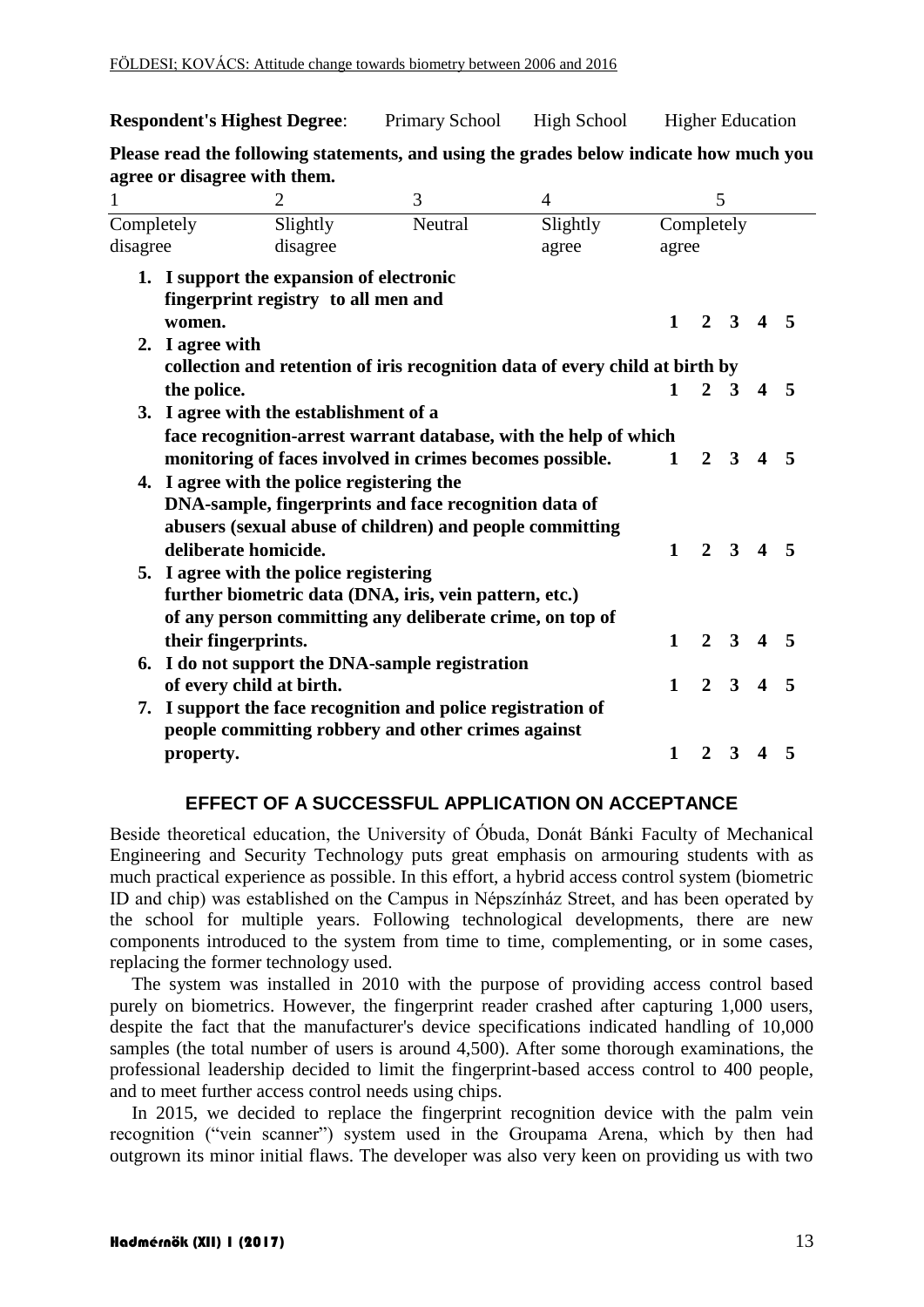devices, because in the school building, there's a constant strain on the device, while in the stadium it is "floodlike", and so, gathering information of day-to-day use becomes possible.

The device accepting 500 users quickly became popular, since it answered a lot quicker than the former fingerprint recognition device (the pass-through time practically became comparable with that of the chip method), it worked with low levels of false rejections (around 1%), and it is quite comfortable if one does not need to grope around or go back for the access card, etc.

In 2016, we purchased licenses for another 700 people, thus our biometric access control capacity rose to 1,200 users. Although, based on our continuous assessments, the false rejection rate increased slightly, but this could be traced to application error in practically all cases (mostly, it was wrong positioning of the palm on the detector). The popularity, feasibility, and ultimately, the acceptance of this biometric identification method is shown by the fact that we managed to fill the user limit on a strictly voluntary base in a matter of a few days.

#### **SUMMARY**

As a conclusion, we can state that there are still some questions left regarding the practical applicability of biometric identification systems. Numerous misbeliefs, legends and false notions are distorting people's opinion concerning this. It is unfortunate that public opinion is often based on incorrect information from the wrong source, as a consequence of which their perspective evolves in the wrong direction, and the results of the two studies have shown the aftermath of this fact in a palpable way by demonstrating that during the eight years passed, members of society had not received appropriate information concerning biometry. This resulted in knowledge deficiency and uncertainty, and ultimately, in aversion and fear towards the use of biometric devices.

The most important component in this aspect is the use of correct terminology, conveying accurate information, and public disclosure of newest technology, in order for the larger public to have an accurate and precise idea of the current technical opportunities an capabilities of biometric identification.

It can be ascertained as a basic fact, that today many have already heard about the concept of biometry, however, its set of tools, and potential uses remained unknown to them. Our finding that, according to themselves, 23% of the people serving in law enforcement never even heard of biometric devices renders this topic especially sensitive. Another 49% has only summary knowledge of biometry. Their knowledge is summary, incomplete, however, this knowledge evokes fear and distress. The ongoing specialisation, and perfectioning of biometric devices, and also the expansion of utilisation areas are not followed by the information need, and information processing of those concerned. They might very well know of certain new biometric devices, but they fail to comprehend the practical applicability of them. A particularly sensitive point of this system is the field of law enforcement, where personal identification based on biometric features would render the subjective element of performing personal identification for the purpose of law enforcement in a traditional way – based on anatomic features containing high probability of error – controlled.

The fact that more than one-fifth of police officers had not even heard of biometry questions also the efficacy of police's basic training. Since an organic part of it is learning the elements, steps and basic concepts of dactyloscopy, face recognition and DNA-identification.

However, half knowledge in this topic serves only fear mongering and spreading hysteria, where in sci-fi like everyday life, the chosen ones hold biometry-based personal observation in their grasp, and play with individuals like with puppets.

In can be ascertained that individuals have a great need for safety and security, even if it means a minor curtailment of their freedom. In this regard, police officers have more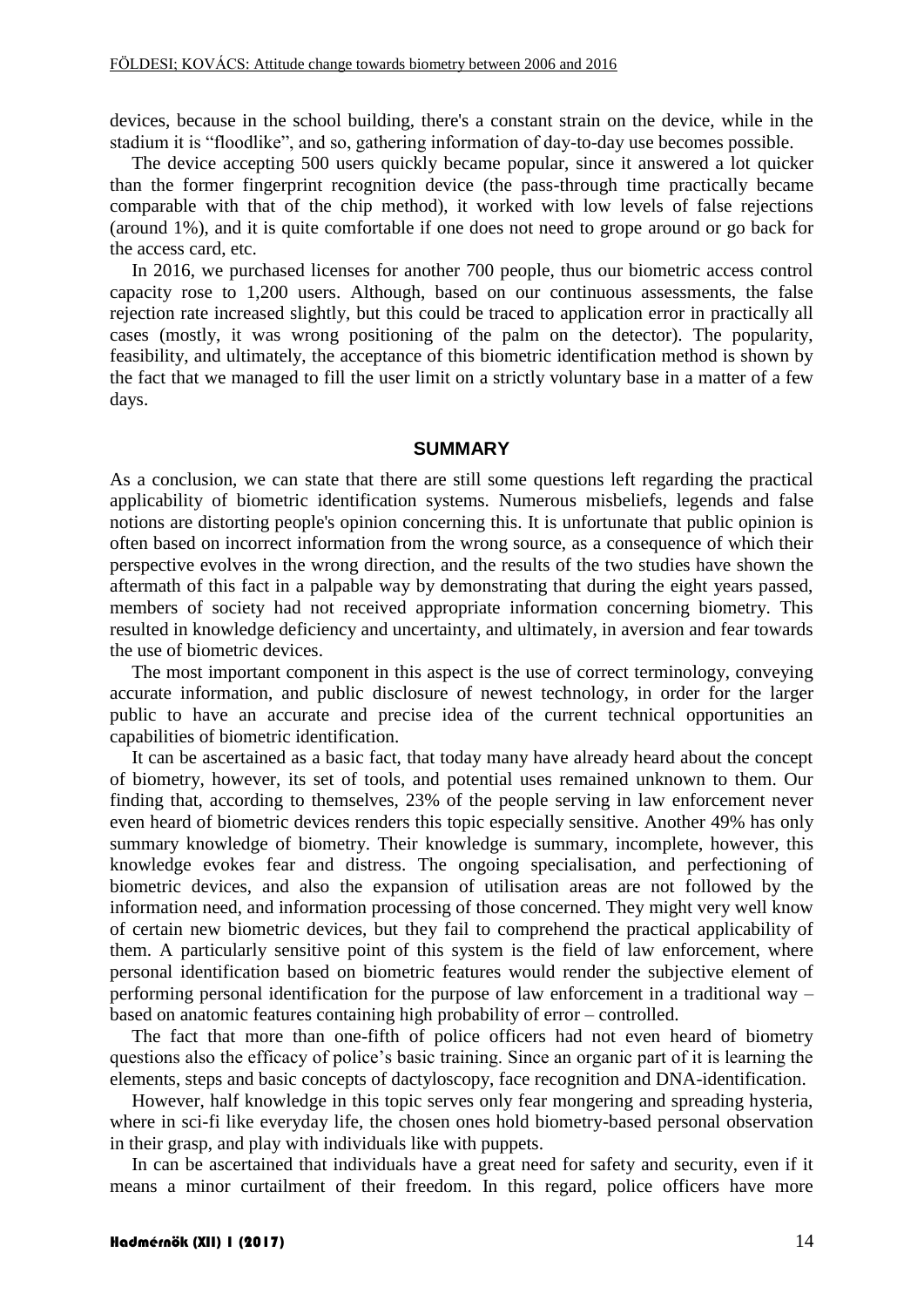categorical, unambiguous opinion on biometric devices, which they see applicable in a more stringent manner and in a wider range than university students. In the end, also when taking all seven questions into consideration, it can be stated that the opinion and attitude of the police force is completely unequivocal, not influenced by the respondent's sex: all possible and already developed area and device of biometry is deployable and to be deployed in fighting crime, and the creation of public safety and security.

Based on our research and examinations, it could be confirmed that the need for safety and security is a relevant issue in all age categories, on all levels of education and both sexes. Then again, immense anomalies can be observed in the applicability of biometry. There is a consensus on the necessity of its application in registering and identifying criminals. Then again, the rejection observed in other cases, to a great extent, may be traced back to knowledge deficiencies. Thus, spreading more thorough and reliable information to a wider audience, and the precise, professional and all-encompassing creation of legal framework are primary tasks.

### **Tasks to improve the acceptance of biometric identification**

Comparing the result of studies, examinations and analyses, it can be stated as a fact that the acceptance of technologies using biometric data was becoming worse in society up until the recent years. Being aware that the base population providing the sample is the user of these techniques, is familiar with them, and would be interested in a more successful application of theses in his/her everyday work, this result is even more significant. Then again, the 38-31% rejection rate compared to the 2% from 2006 makes it clear that the professional forums, practical work and information spreading in this field are not sufficient, misinformation and disinformation may occur, and forums conveying reliable, relevant information, technical specifications and innovations in a credible manner are completely missing. These forums – organized and working on a professional basis – will have a basic task split into four segments:

- 1. It is clearly necessary to immediately rectify and correct false information, which is entirely missing regarding this discipline.
- 2. The next element in public relation activities is making the outward communication of the discipline credible, professional and unified.
- 3. Missing harmonisation of law on an international level must be performed, subsequently, the legal framework of uncontrolled, excessively controlled or not properly controlled areas must be created and adopted.
- 4. Fourth, but indispensable task is to narrow the scope of the discipline, and to make it professional, in the course of which all "charlatans" doing unprofessional and technically insufficient work are done away with from the circle of professional teams installing biometric identification access control systems. This activity, of course, can only be done through elected professional bodies comprising credible individuals.

Independent from the criminal statistics, it is also a societal expectation and the need of people irrespective the type of settlement they live in, to be able to live their everyday life peacefully, free of crime, knowing that their children and they themselves are safe and secure. Also in the course of the European Union's law making and framework creating activity, public safety had been declared, and was worded in the Amsterdam Treaty adopted on 2 October 1997, and effective as of 1 May 1999. They defined creation of an area of "Freedom, Security and Justice" as the central objective (neither the Maastricht Treaty, nor the Amsterdam Treaty provided a definition for the area of freedom, security and justice).